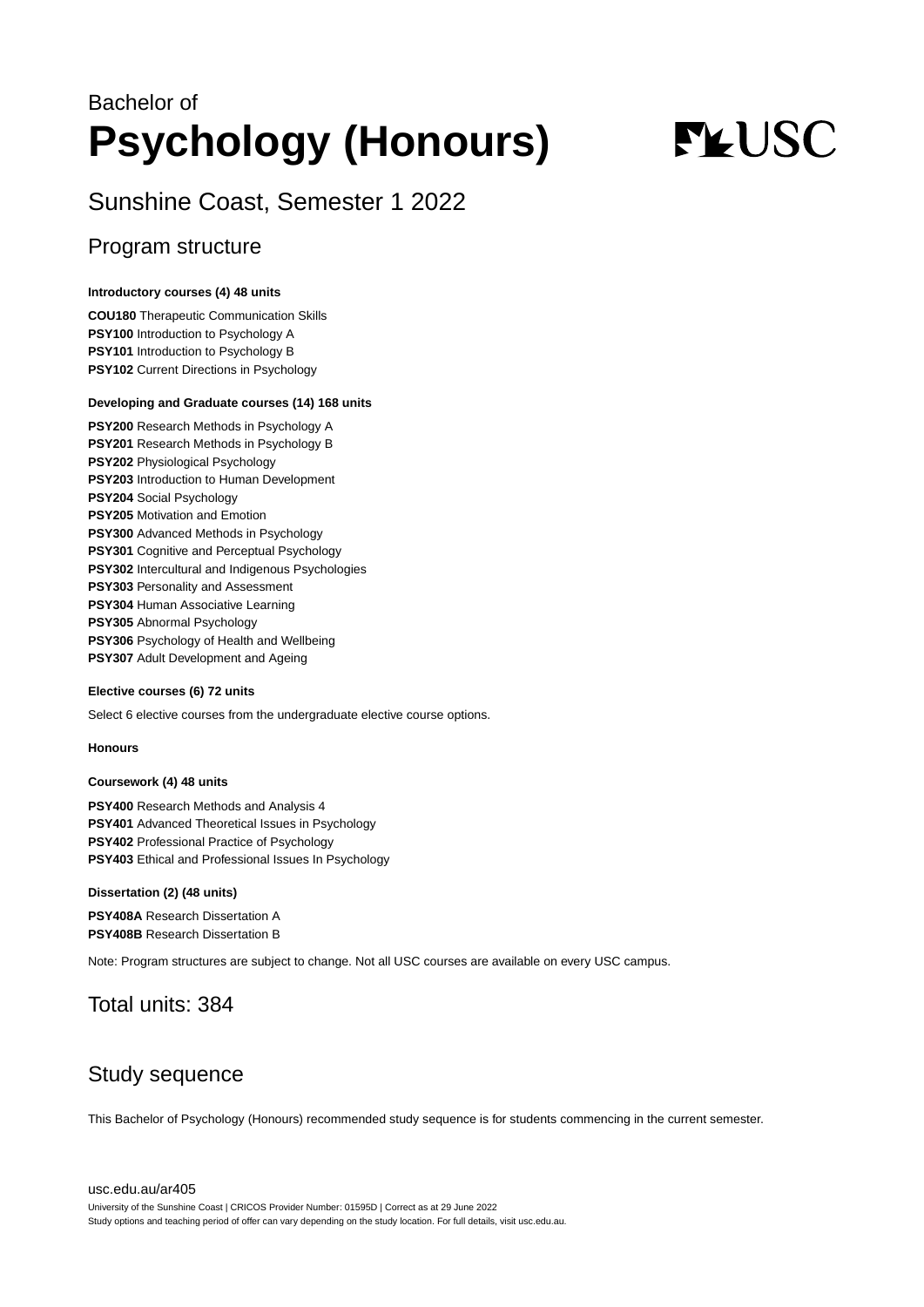#### **Year 1**

#### **Semester 1**

| <b>COURSE</b>                                  | SEMESTER OF OFFER<br>(SUNSHINE COAST) | <b>UNITS</b> | <b>REQUISITES</b>                                                                                                                                        |
|------------------------------------------------|---------------------------------------|--------------|----------------------------------------------------------------------------------------------------------------------------------------------------------|
| <b>PSY100</b> Introduction to Psychology A     | • Semester 1                          | 12           | Anti:<br><b>SCS101</b>                                                                                                                                   |
| <b>PSY102</b> Current Directions in Psychology | • Semester 1, Semester 2              | 12           | Pre:<br>Enrolled in Program AB101,<br>AB314, AB315, AB315, UC104,<br>AR111, AR302, AR374, AR364,<br>AR405, XU301, UU301, UU302,<br>XP601 or UP601<br>Co: |
| <b>COU180</b> Therapeutic Communication Skills | • Semester 1                          | 12           | <b>PSY100 or PSY101</b><br>Anti:<br><b>SCS180</b>                                                                                                        |

PLUS select 1 elective course from the undergraduate elective course options.

#### **Semester 2**

| <b>PSY101</b> Introduction to Psychology B | • Semester 2                          |       |                   |  |
|--------------------------------------------|---------------------------------------|-------|-------------------|--|
| COURSE                                     | SEMESTER OF OFFER<br>(SUNSHINE COAST) | UNITS | <b>REQUISITES</b> |  |

PLUS select 3 elective courses from the undergraduate elective course options.

#### **Year 2**

#### **Semester 1**

| <b>COURSE</b>                                   | SEMESTER OF OFFER<br>(SUNSHINE COAST) | <b>UNITS</b> | <b>REQUISITES</b>         |
|-------------------------------------------------|---------------------------------------|--------------|---------------------------|
| <b>PSY200</b> Research Methods in Psychology A  | • Semester 1                          | 12           | Pre:<br>PSY100 and PSY101 |
| <b>PSY202</b> Physiological Psychology          | • Semester 1                          | 12           | Pre:<br>PSY100 and PSY101 |
| <b>PSY203</b> Introduction to Human Development | • Semester 1                          | 12           | Pre:<br>PSY100 and PSY101 |

PLUS select 1 elective course from the undergraduate elective course options.

#### **Semester 2**

| <b>PSY201</b> Research Methods in Psychology B | • Semester 2                          | 12    | Pre:              |  |
|------------------------------------------------|---------------------------------------|-------|-------------------|--|
| COURSE                                         | SEMESTER OF OFFER<br>(SUNSHINE COAST) | UNITS | <b>REQUISITES</b> |  |

#### [usc.edu.au/ar405](https://www.usc.edu.au/ar405)

University of the Sunshine Coast | CRICOS Provider Number: 01595D | Correct as at 29 June 2022

Study options and teaching period of offer can vary depending on the study location. For full details, visit usc.edu.au.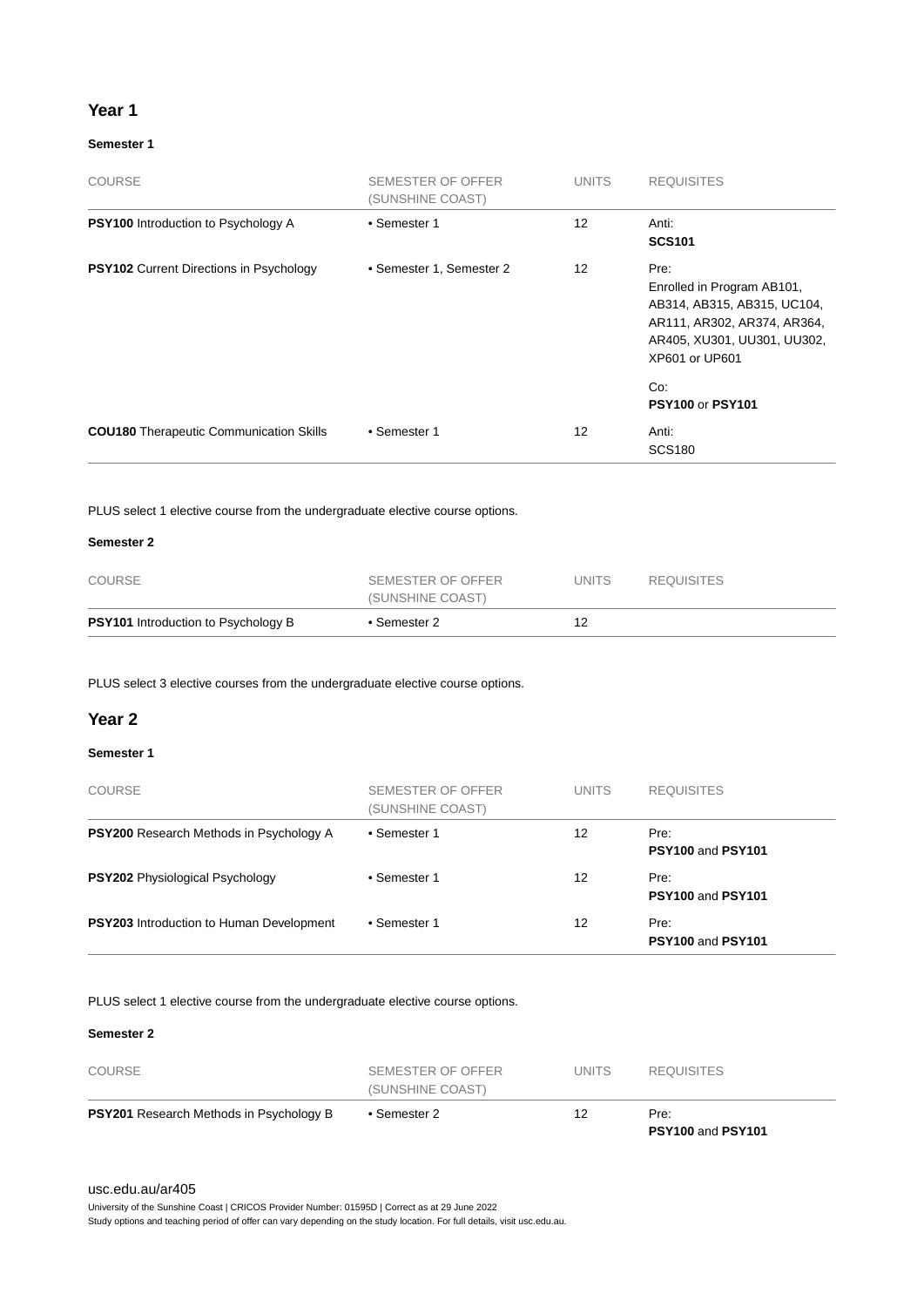| <b>PSY204 Social Psychology</b>      | • Semester 2 | 12 | Pre:<br>PSY100 and PSY101 |
|--------------------------------------|--------------|----|---------------------------|
| <b>PSY205</b> Motivation and Emotion | • Semester 2 | 12 | Pre:<br>PSY100 and PSY101 |

PLUS select 1 elective course from the undergraduate elective course options.

#### **Year 3**

#### **Semester 1**

| <b>COURSE</b>                                              | SEMESTER OF OFFER<br>(SUNSHINE COAST) | <b>UNITS</b> | <b>REQUISITES</b>                                                                                  |
|------------------------------------------------------------|---------------------------------------|--------------|----------------------------------------------------------------------------------------------------|
| <b>PSY300</b> Advanced Methods in Psychology               | • Semester 1                          | 12           | Pre:<br>PSY200 and PSY201                                                                          |
| <b>PSY302</b> Intercultural and Indigenous<br>Psychologies | • Semester 1                          | 12           | Pre:<br>PSY200 and PSY201                                                                          |
| <b>PSY303</b> Personality and Assessment                   | • Semester 1                          | 12           | Pre:<br>PSY200 and PSY201                                                                          |
| PSY306 Psychology of Health and Wellbeing                  | • Semester 1                          | 12           | Pre:<br>(PSY200 and PSY201) or<br>(PSY200 and SCI110 and<br>enrolled in Program AE304 or<br>SE303) |

#### **Semester 2**

| <b>COURSE</b>                                     | SEMESTER OF OFFER<br>(SUNSHINE COAST) | <b>UNITS</b> | <b>REQUISITES</b>                                                                                  |
|---------------------------------------------------|---------------------------------------|--------------|----------------------------------------------------------------------------------------------------|
| <b>PSY301</b> Cognitive and Perceptual Psychology | • Semester 2                          | 12           | Pre:<br><b>PSY200 and PSY201</b>                                                                   |
| PSY304 Human Associative Learning                 | • Semester 2                          | 12           | Pre:<br>(PSY200 and PSY201) or<br>(PSY200 and SCI110 and<br>enrolled in Program AE304 or<br>SE303) |
| <b>PSY305</b> Abnormal Psychology                 | • Semester 2                          | 12           | Pre:<br><b>PSY200 and PSY201</b>                                                                   |
| <b>PSY307</b> Adult Development and Ageing        | • Semester 2                          | 12           | Pre:<br><b>PSY200 and PSY201</b>                                                                   |

#### **Year 4**

#### **Semester 1**

| <b>COURSE</b>                                 | SEMESTER OF OFFER<br>(SUNSHINE COAST) | <b>UNITS</b> | <b>REQUISITES</b>                                    |
|-----------------------------------------------|---------------------------------------|--------------|------------------------------------------------------|
| <b>PSY400</b> Research Methods and Analysis 4 | • Semester 1                          | 12           | Pre:<br>Enrolled in Program AR403,<br>AR405 or AR645 |

#### [usc.edu.au/ar405](https://www.usc.edu.au/ar405)

University of the Sunshine Coast | CRICOS Provider Number: 01595D | Correct as at 29 June 2022

Study options and teaching period of offer can vary depending on the study location. For full details, visit usc.edu.au.